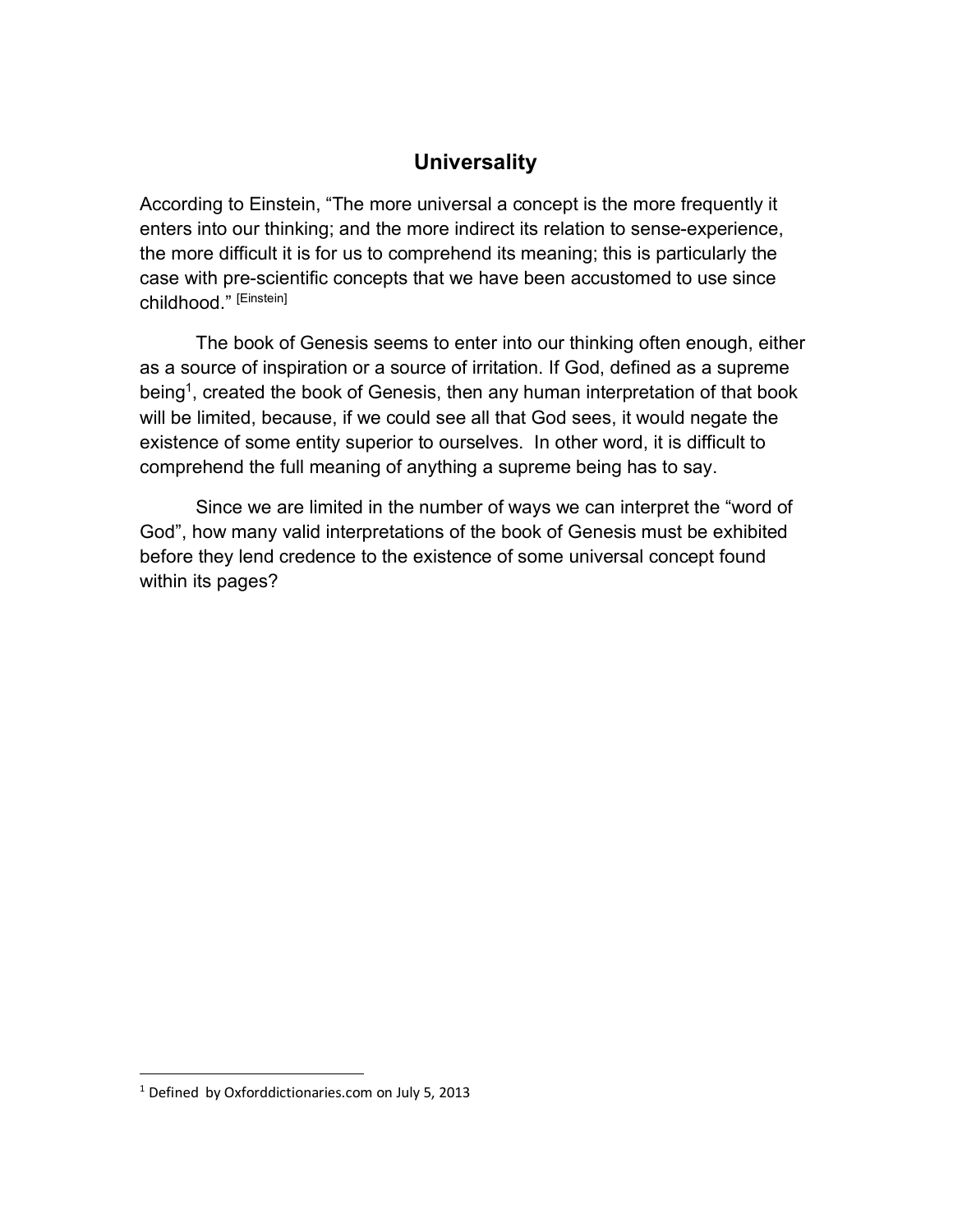Events—even those experienced in the mind—are assumed to take place in a 3-dimensional space. In fact, the concept of "4-dimensional spacetime" (a 3 dimensional space linked to time) was defined in the mind of a scientist. Therefore, when we link a series of events to a particular "timeline", we are "creating a 4-dimensional spacetime, even if it only exists within our imaginations.

In Table 1, below, we can picture three different 4-dimensional spacetimes: a sequence of events in history (Spacetime H), a sequence of events found in Biblical Creation (Spacetime C), and a sequence of events in evolution (Spacetime E).



Although they look like three separate spacetimes, two of them are linked with the 3rd: Spacetimes H and E have **Spacetime C in common**.

- The 3 monotheistic religions, Judaism, Christianity and Islam, have been linking spacetime H and spacetime C for centuries.
- In a previous book, "A Testable Hypothesis: Creation and Evolution", I've managed to convince myself that Creation and Evolution have a lot in common. That they are linked. How and why is this possible?

The easiest way to explain it is to relate it in terms of geometry:

- When two lines (where each of them is 1-dimensional) intersect, they have a **common point**. This point of intersection is 0-dimensional.
	-
- When two planes (each of them 2-dimensional) intersect, they have a **common line**. This line of intersection is 1 dimensional.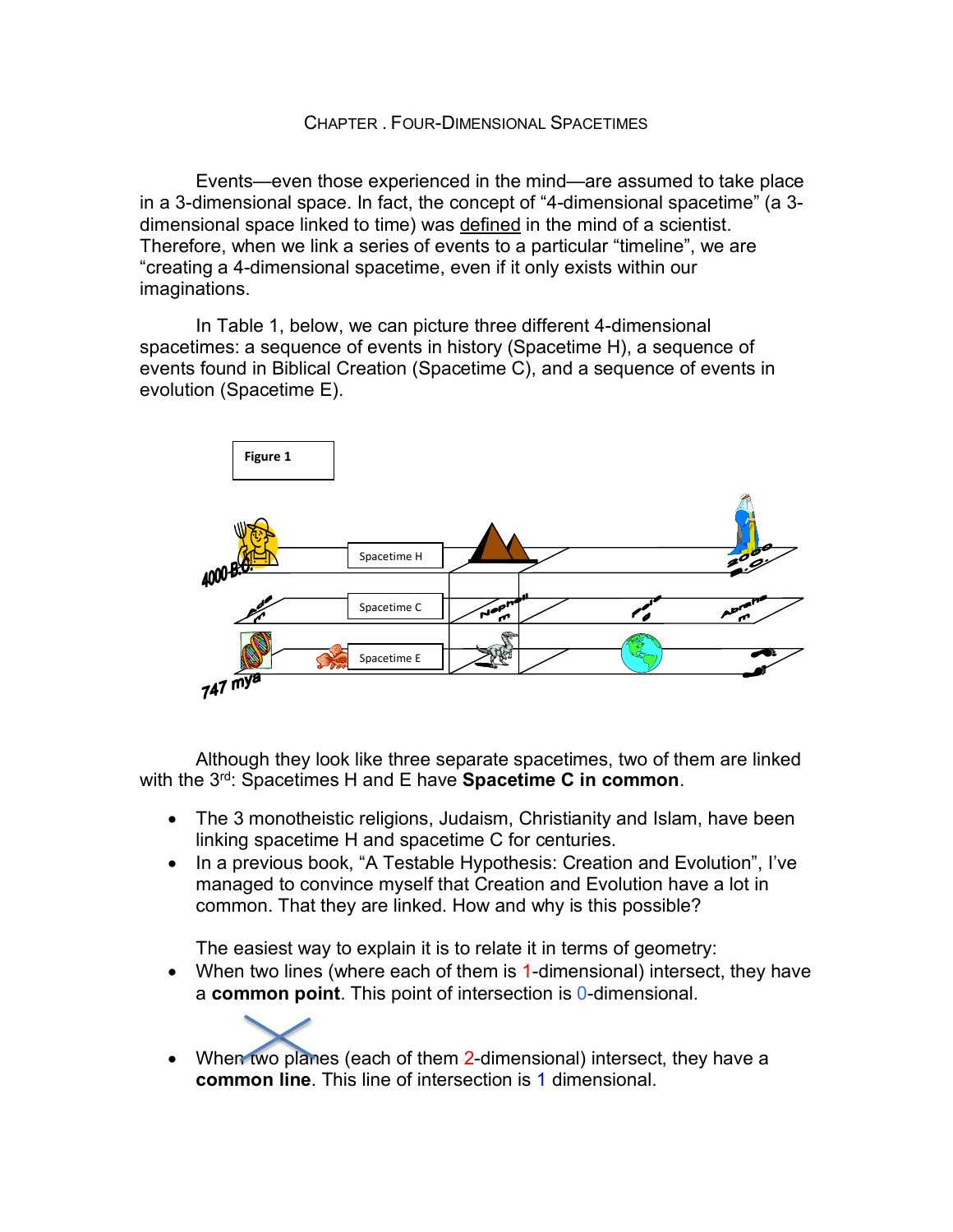

• When two (3-dimensional) spaces intersect, they have a **common plane** (which is 2 dimensional).



(These of course, are "objects" not "spaces", but they help to illustrate the idea that if there is any consistency in the higher dimensions, the following might also be true: the intersection of two non-parallel spaces seems to be 1 dimension LESS that the dimensions of the intersecting spaces.)

The book of Genesis has both events and time (i.e., it can be viewed as a 4 dimensional space time)…but Figure 1 shows different "spacetimes" LINKED…and that which links them (their common intersection) is a 2 dimensional intersection of "time-equations" and language".

First and foremost, to see a point, you must exist OUTSIDE that point. That means that there are at least 2 points in the space that you occupy: (1) the point you are looking at and (2) the point that represents "you". These two points can be used to define a line.

To see a line, you must exist OUSIDE that line. Therefore, you must exist in a space that has at least 3 points: the two points that define the line that you're looking at and another point NOT ON THE LINE, where you are. These 3 points can be used to define a 2-dimensional plane.

To see a plane…in a similar manner as before…you must exist in a 3 dimensional space.

The following is the intersection of planes.



The above  $\|\|\cdot\|$  igure is included to show that if one finds a <u>common</u> line for  $\Box$  2 planes, then there are probably an infinite number of other **planes that can intersect along that same line.** 

If this holds true for other dimensions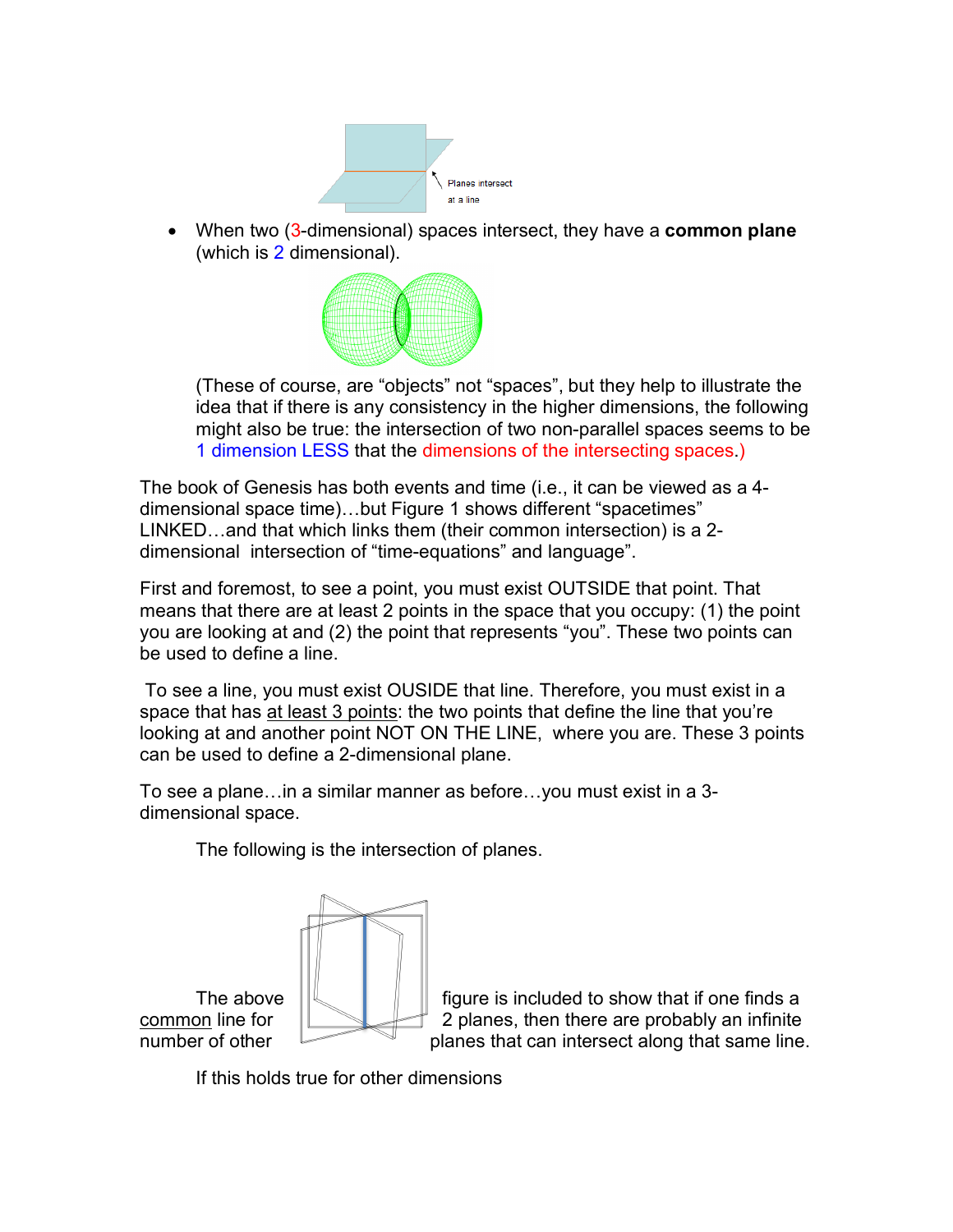Let the above common line (among the planes) represents a "common timeline" and the planes represent the intersection of 3-dimensional spaces (remember, when 2 3-dimensional spaces intersect, they define a common plane)…then we can use it to imagine "time" in the book of Genesis as a "**common time**" (Called "God Time). The interpretation of God Time will be determined by a variety of equations found in the Bible.

This book will look at the intersection of the book of Genesis and the spacetime of embryogenesis.

In an earlier book<sup>2</sup>, Creation and Evolution were compared by using an equation found in Psalm 90 (the only psalm believed to be written by Moses). This equation was used to change about 2100 years, God Time, into approximately 750 million years, Human Time (HT). However, Moses' equation isn't the only one found in the Bible. An equation found in 2 Peter 3:8 can be used to change 2100 years, God Time into about 2 days, Human Time.

Most of us are used to dealing with 24 hours in a day (and some of our calculations will actually us this concept!), but there are many ways to look at time. For example, in the first chapter of the Bible, the concept of "day" was associated with "light" (a 12 hour time period), while "night" was associated with "darkness", another 12 hour time period.

If we are using St. Peter's equation and are assuming 24-hours per day, it will be indicated by (SPT.24) as follows:

Let "one day" be defined as 24-hours. Therefore, according to St. Peter,

|  |  |  | 1000 years $(GT) = 1$ day $(SPT.24)$ | <b>St. Peter's Equation</b> |
|--|--|--|--------------------------------------|-----------------------------|
|--|--|--|--------------------------------------|-----------------------------|

The above equation allows us to compute the following (see Appendix STP for the actual computations)**:**

| <b>Year Equation (SPT.24)</b> | 1 year $(GT) = .024$ hours $(SPT.24)$  |  |
|-------------------------------|----------------------------------------|--|
| Day Equation (SPT.24)         | 1 day (GT) = .000065753 hours (SPT.24) |  |

The "Year Equation" allows us to look at Noah's lifetime a bit differently. For example: According to the book of Genesis, Noah lived 950 years (GT). Using the Year Equation (SPT.24), we'll repeat the above "Year Equation":

1 year (GT) = .024 hours (SPT). **Year Equation (SPT.24)** 

<sup>&</sup>lt;sup>2</sup> "A Testable Hypothesis: Creation and Evolution"